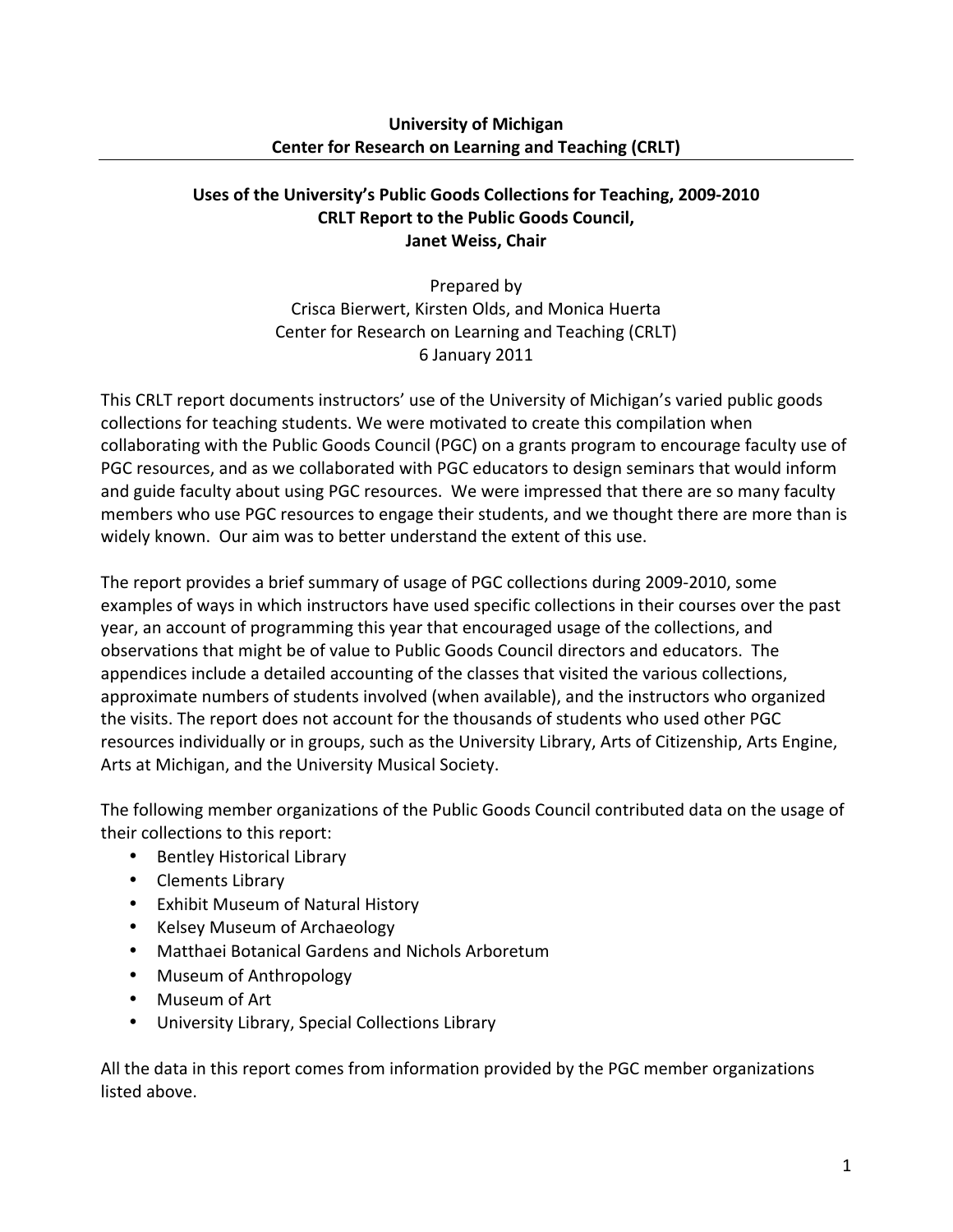# I. Usage of the Public Goods Collections in Classroom Instruction

During the 2009-2010 fall and winter terms, 7,836 students studied in the collections of eight Public Goods Council members as part of class visits. $1$  150 different instructors arranged these visits for a total of 253 different classes. In 40 of those classes, students visited the same collection more than once. Included in these totals are 11 groups from UROP, 2 from ROTC, 1 from WISE, and 1 from SROP. The great majority of the 253 classes were for undergraduate students; however, 22 were listed at the 500- or 600- level. The classes ranged in size, from lectures with more than 100 students to small seminars.

Instructors at every level integrated the collections into their teaching, including graduate student instructors (GSIs) teaching discussion sections or their own courses, lecturers, and assistant, associate and full professors.

The courses represent 39 departments, programs, schools, and units at the University, encompassing a wide range of disciplines from Astronomy to Public Policy, Musicology to Math, and the School of Information to English. A full list of the U-M units represented can be found in Appendix A. See Appendix B for more information on these classes, organized by specific collection. In addition, 3 other colleges and universities hosted class sessions in the collections: UM-Dearborn, Eastern Michigan University, and Washtenaw Community College.

### II. Observations based on these Usage Statistics

### **a. Positive\*Impact\*of\*Museum\*Expansions**

The recent expansions of both the Museum of Art and the Kelsey Museum of Archaeology have encouraged greater use of the collections for teaching. For example, at the Museum of Art, the study rooms can now accommodate larger class sizes for examining objects not already on view, and open storage cases have enabled instructors to work with curators on selecting objects for class-related displays. The new classroom space at the Museum of Art inspired one professor to design an entire course around objects in the collection; every class session met at the museum.

# **b.** Importance of Programming

!!!!!!!!!!!!!!!!!!!!!!!!!!!!!!!!!!!!!!!!!!!!!!!!!!!!!!

Workshops: Three well-attended workshops hosted by CRLT in conjunction with archivists and museum staff suggest that there is great interest on campus in using the public goods collections for teaching. Designed to complement the Museum Theme semester, "Teaching in, with, and about Museums" was held in the fall and winter terms, and included presentations by faculty on different ways in which they had used the collections in their classes. During the winter semester, CRLT organized and facilitated "Teaching Undergraduates in the Archives:

 $1$  The figure 7,776 is the total of student visits in all classes, and would double count any student who took more than one of these classes.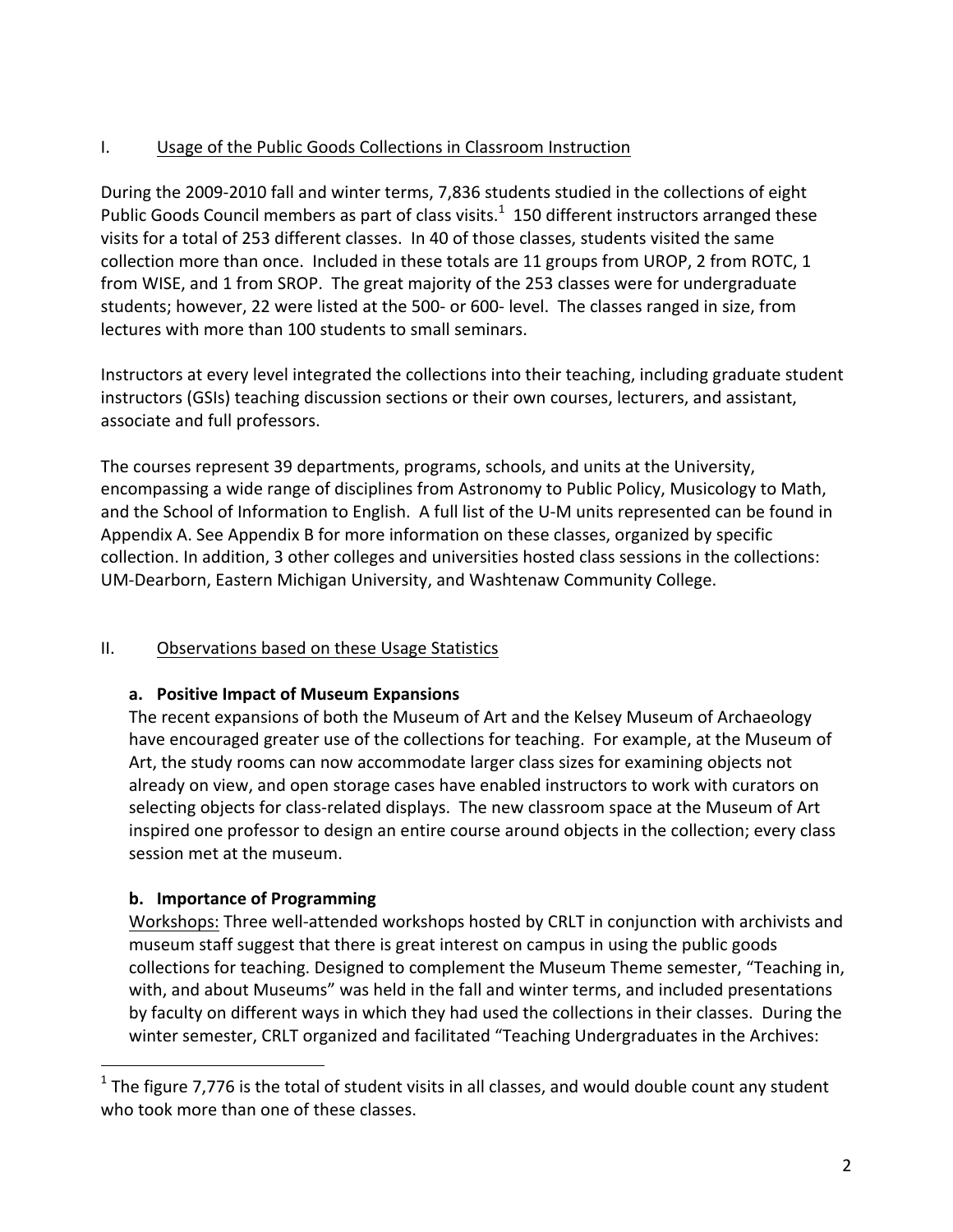The Future of the Past," in which professors discussed assignments they had created to engage students in archival study. The panelists in all three sessions represented a variety of disciplines, among them Asian Languages and Cultures, Biology, Anthropology, and American Culture.

More than 100 faculty members and graduate student instructors attended the sessions. They had the opportunity to ask questions and to speak directly with staff members about potential future collaborations. In addition, those in attendance received handouts with assignments and additional resources to help them identify ways to incorporate the collections into their own courses. These resources, and others, are also available on CRLT's website. http://www.crlt.umich.edu/tstrategies/tsabmc.php

Exhibitions: The tremendous success of the exhibition *Reframing the Color Line: Race and the* Visual Culture of the Atlantic World at the Clements Library in attracting more than usual class visits to the library provides an instructive example for considering future programming. Seventeen classes, representing approximately 625 students, visited the exhibition, which was a marked increase from the library's norm—the exhibition's co-curator reports that, on average, only one or two classes visit the library in response to an exhibition.

Several factors likely contributed to this success. The exhibition was well promoted across campus and widely funded. The curators also developed pedagogical materials to make it easier for instructors to incorporate the exhibition into their classes; they created worksheets with questions that instructors could use to direct students' reflection on the material, and disseminated these guides on a related website. The same website advertised tours and gallery talks and encouraged instructors to contact the curators to schedule a class visit. http://sitemaker.umich.edu/reframing.the.color.line.teaching.resources/home

Responses to *Evolution* at the Exhibit Museum was also a resounding success, drawing hundreds of U-M undergraduates as well as providing a great resource for k-12 and community educators. In addition, the play "The Struggle for Existence: Darwin's Dreams," drew a wide audience who saw not only the play but also, in the play, the museum used as a stage setting in which past, present, and future events are related.

- **c. Other\*Creative\*Uses:\*\*Intensive\*and\*expansive\*examples\*outside\*of\*classwork. Bentley Historical Library** 
	- $\circ$  Student organization members regularly visit the Bentley Historical Library to use the archives to study the history of their own organizations.
	- $\circ$  The library offers internships and independent study opportunities to Student from the School of Information.
	- $\circ$  The library offers a laboratory for undergraduates interested in the history of architecture and the process of architectural renderings.
	- $\circ$  The Detroit Observatory has a program for undergraduate astronomy majors to come and see the skies as they were seen the late nineteenth-century through the library's antique telescopes.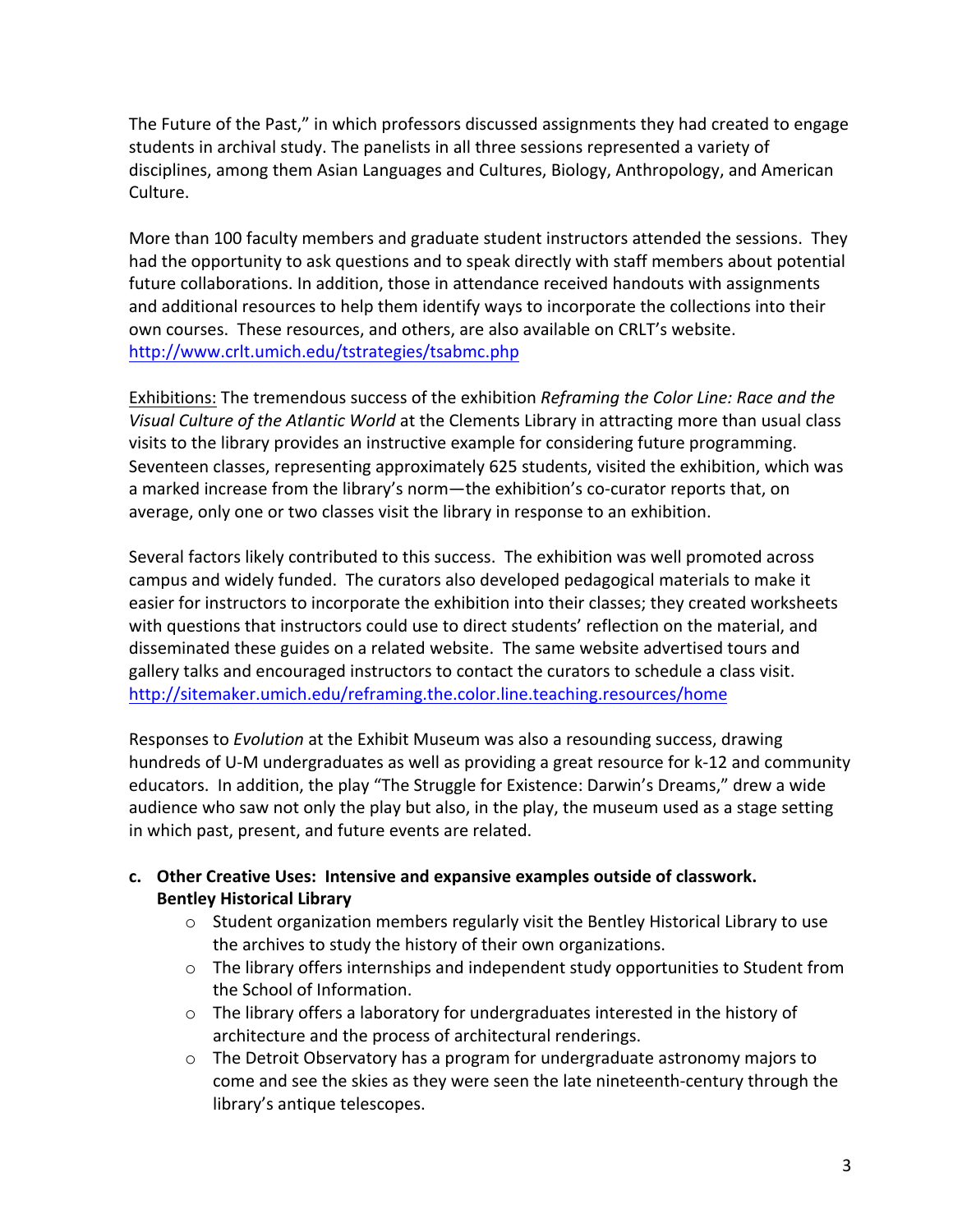#### **Matthaei Botanical Gardens and Nichols Arboretum**

- $\circ$  The Matthaei Botanical Gardens and Nichols Arboretum (MBGNA) provided botanical specimens and pound water resources for in class study for several undergraduate courses in Biology and Ecology and Evolutionary Biology.
- $\circ$  The Arboretum hosted the 10<sup>th</sup> annual Shakespeare in the Arb that engaged students, alumni, faculty, and community members.
- $\circ$  Students engaged in Cultivating Community activities at the Arboretum in the 2009-2010 academic year.
- $\circ$  The Arboretum internship program employs between 20 and 30 U-M students each year.

#### **Museum of Anthropology**

 $\circ$  Museum staff worked with 3 graduate students and 25 undergraduates on individual research projects and internships.

### **Museum of Art**

- $\circ$  More than 10,000 people attended student performances at the University of Michigan Art Museum in 2009-2010.
- $\circ$  Approximately 50,000-75,000 visits to the Art museum are made each year by students based on UMMA's estimates.
- $\circ$  The Art Museum engaged 18 graduate students in guest curatorial and research capacities, and 30 undergraduate students in curatorial, student docent, and other visitor centered opportunities.

#### **University Library**

 $\circ$  18,000 students take courses at the University Library each year.

### \*A note for future reporting

The major uses listed in this section were reported in significantly greater detail by the PGC members. In compiling these rich but diverse notations, we see the uses as falling into the following categories:

- $\circ$  Individual students' ongoing research and internships:
	- Graduate
	- Undergraduate
- $\circ$  Resources provided to specific classes, without a class visit.
- $\circ$  Student visits outside of class.
- $\circ$  Additional uses for the facilities by students (as for student performances).

For future reporting, and for purposes of collating PGC uses (if this is desired), it may be useful for PGC members to use these or similar categories more systematically, to tally or estimate figures, and to supplement the richer descriptions these categories envelope.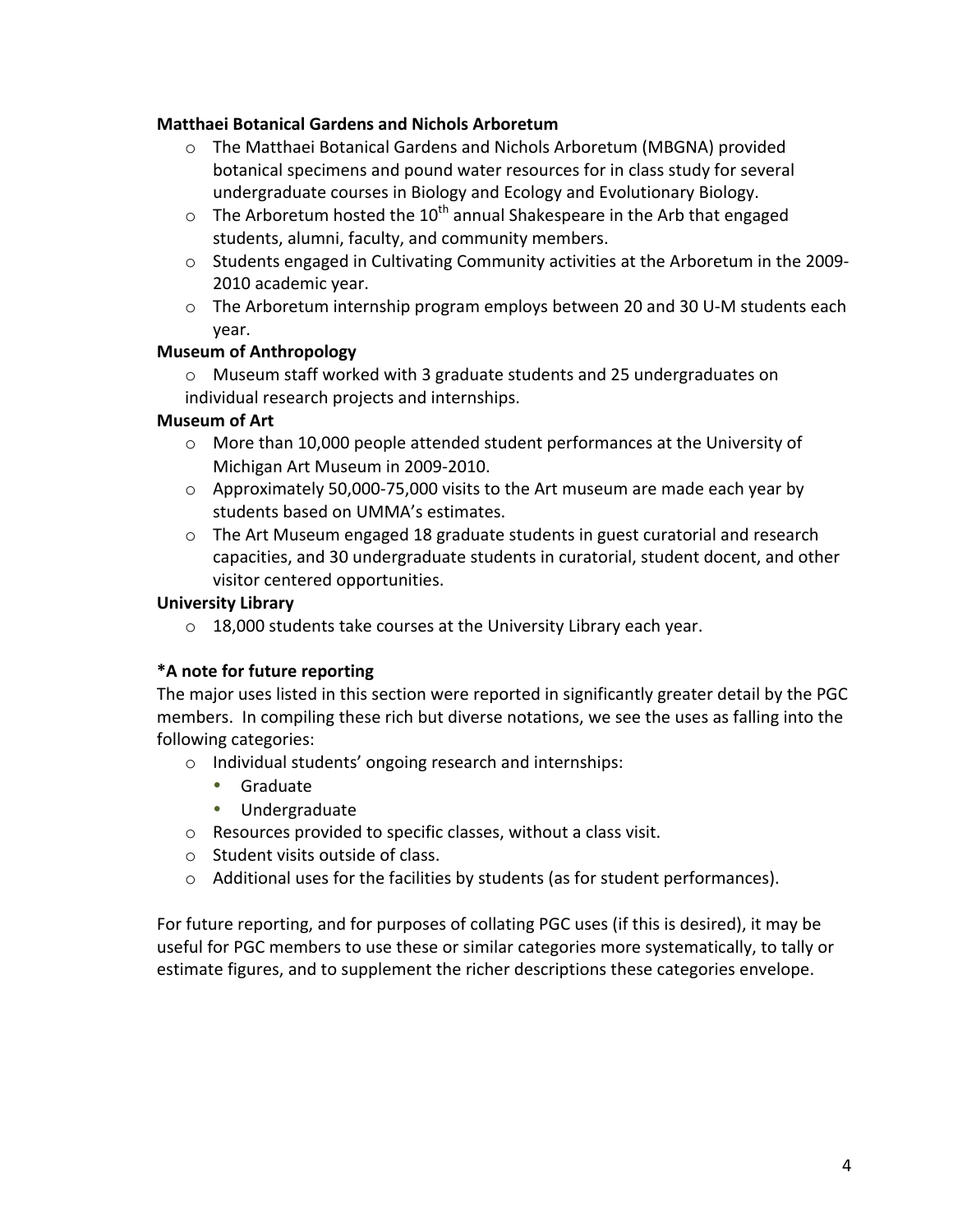Appendix A. List of Departments Programs, Schools, and Units at U-M Represented by the **Classes that Visited the Public Goods Collections** 

American Culture **Medical School** Anthropology **Anthropology Residential College** Asian Languages and Cultures School of Art and Design Astronomy School of Education Biology School of Information Center for Afroamerican and African Studies School of Music Classics Classical!Art!and!Archaeology Comprehensive Studies Program School of Natural Resources and the English Environment Geological Sciences School of Public Policy German Studies School of Social Work Great Books History **Programs** History of Art Global Intercultural Experience for Lloyd Hall Scholars Program Undergraduates Math **Math** ROTC Museum Studies Summer Research Opportunity Program Romance Languages and Literature Undergraduate Research Opportunity Program in the Environment **Interpretent in the Environment Program** Screen Arts and Cultures Screen Arts and Cultures Women in Science and Engineering Sociology Sweetland Writing Center Women's Studies Zoology

#### **LSA Schools** and Colleges

Musicology Music!Education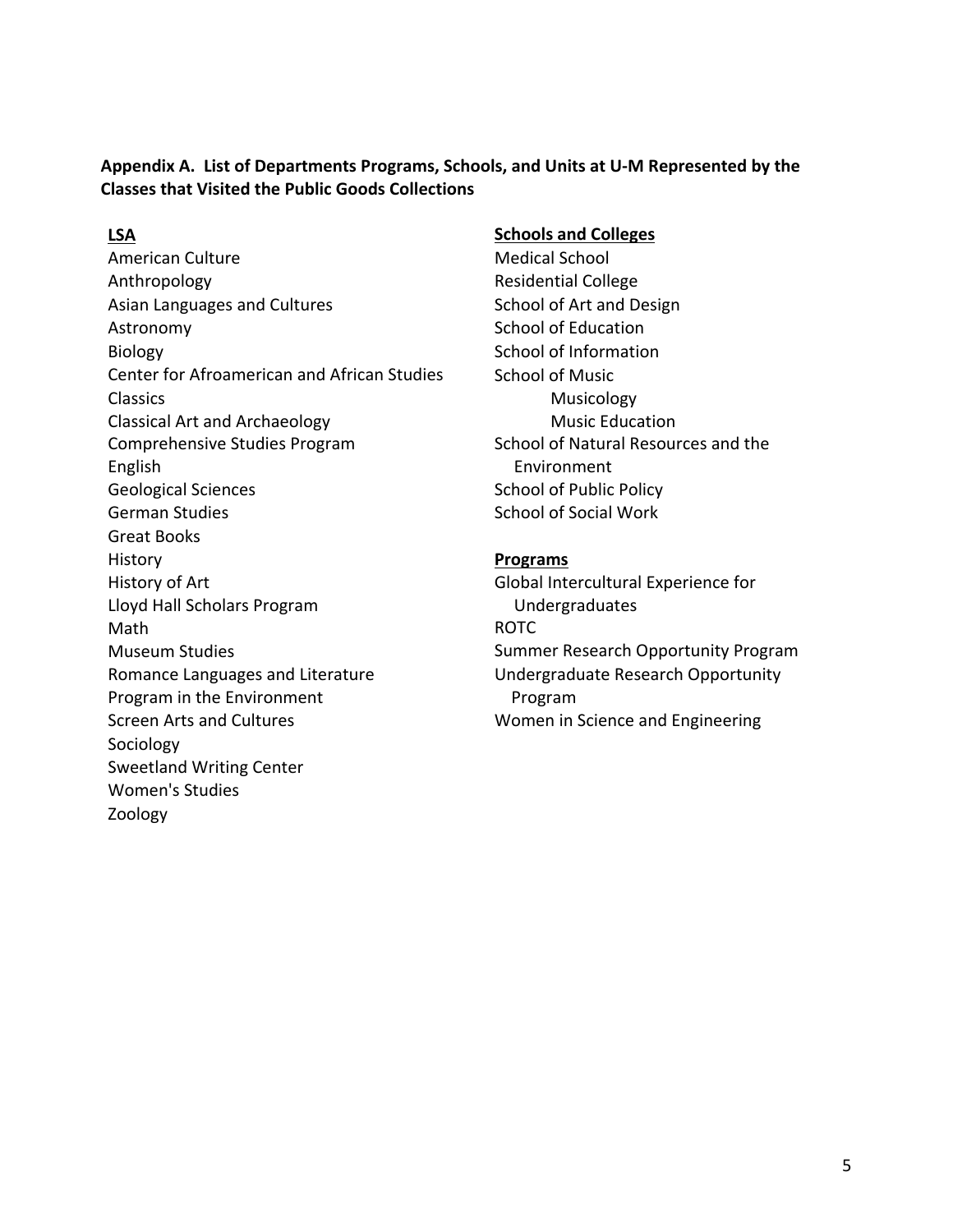| <b>BENTLEY HISTORICAL LIBRARY</b> |                                           |                       |                  |               |
|-----------------------------------|-------------------------------------------|-----------------------|------------------|---------------|
| <b>Term</b>                       | <b>Course</b>                             | <b>Instructor</b>     | <b>Number of</b> |               |
|                                   |                                           |                       | <b>Students</b>  | <b>Visits</b> |
| F 09                              | AMCULT 599: Methods in American           | Xiomara               | 9                |               |
|                                   | Culture                                   | Santamarina           |                  |               |
| F 09                              | CAAS 458/MUSICOL 408: The Music of        | Mark Clague           | 38               |               |
|                                   | Motown                                    |                       |                  |               |
| F 09                              | <b>WOMENSTUD 698: Feminist</b>            | Dena Goodman          | 4                |               |
|                                   | Approaches to Biography                   |                       |                  |               |
| F09                               | HIST 302: History on Display              | Michelle              | 14               |               |
|                                   |                                           | McCLellan             |                  |               |
| F 09                              | Michigan in the Era of Industrialization  | <b>Francis Blouin</b> | 15               | $-$           |
| W 10                              | <b>WOMENSTUD 253: How Does</b>            | Ying Zhang            | 13               |               |
|                                   | Feminism Change History                   |                       |                  |               |
| W 10                              | <b>LSA Honors</b>                         | <b>Helen Dixon</b>    | 4                |               |
| W 10                              | EDUC 118: Schooling and Multicultural     | <b>Jeff Mirel</b>     | 75               |               |
|                                   | Society                                   |                       |                  |               |
| W 10                              | SOC 100: Principles of Sociology          | <b>Terry McGinn</b>   | 150              |               |
| W 10                              | <b>AMCULT 301/ENG 317</b>                 | Julie Ellison         | 15               |               |
| W 10                              | HIST 398: Junior Honors Colloquium        | John Carson           | 15               |               |
| W 10                              | NRE 590: Landscape Ecology Design         | <b>Bob Grese</b>      | 13               |               |
| W 10                              | <b>CAAS 495: Social Transformation in</b> | Stephen Ward          | 14               |               |
|                                   | Postwar Detroit                           |                       |                  |               |
|                                   | <b>Total Students Bentley</b>             |                       | 379              |               |
|                                   | <b>Total Courses</b>                      |                       | 13               |               |

# **Appendix\*B. Class\*Usage\*Information\*for\*eight Public\*Goods\*Council\*Member\*Organizations**

| <b>CLEMENTS LIBRARY</b> |                                     |                   |                 |                  |  |
|-------------------------|-------------------------------------|-------------------|-----------------|------------------|--|
|                         | Course                              |                   |                 | <b>Number of</b> |  |
| <b>Term</b>             |                                     | <b>Instructor</b> | <b>Students</b> | <b>Visits</b>    |  |
| F 09                    | ENG 451: Crime and Criminality,     | Lincoln Faller    | 8               |                  |  |
|                         | Literature and Culture              |                   |                 |                  |  |
| F09                     | AMCULT 350: Approaches to           | Julie Ellison     | 10              |                  |  |
|                         | <b>American Culture</b>             |                   |                 |                  |  |
| F 09                    | AMCULT 599: Methods in American     | Xiomara           | 7               |                  |  |
|                         | Culture                             | Santamarina       |                 |                  |  |
| F 09                    | CAAS/HIST/ WS 337: Black Women in   | Martha Jones      | 30              |                  |  |
|                         | the U.S.**                          |                   |                 |                  |  |
| F 09                    | HIST 195: The Writing of History    | Daniel Livesay    | 18              |                  |  |
|                         | Comparative Slavery in the Americas |                   |                 |                  |  |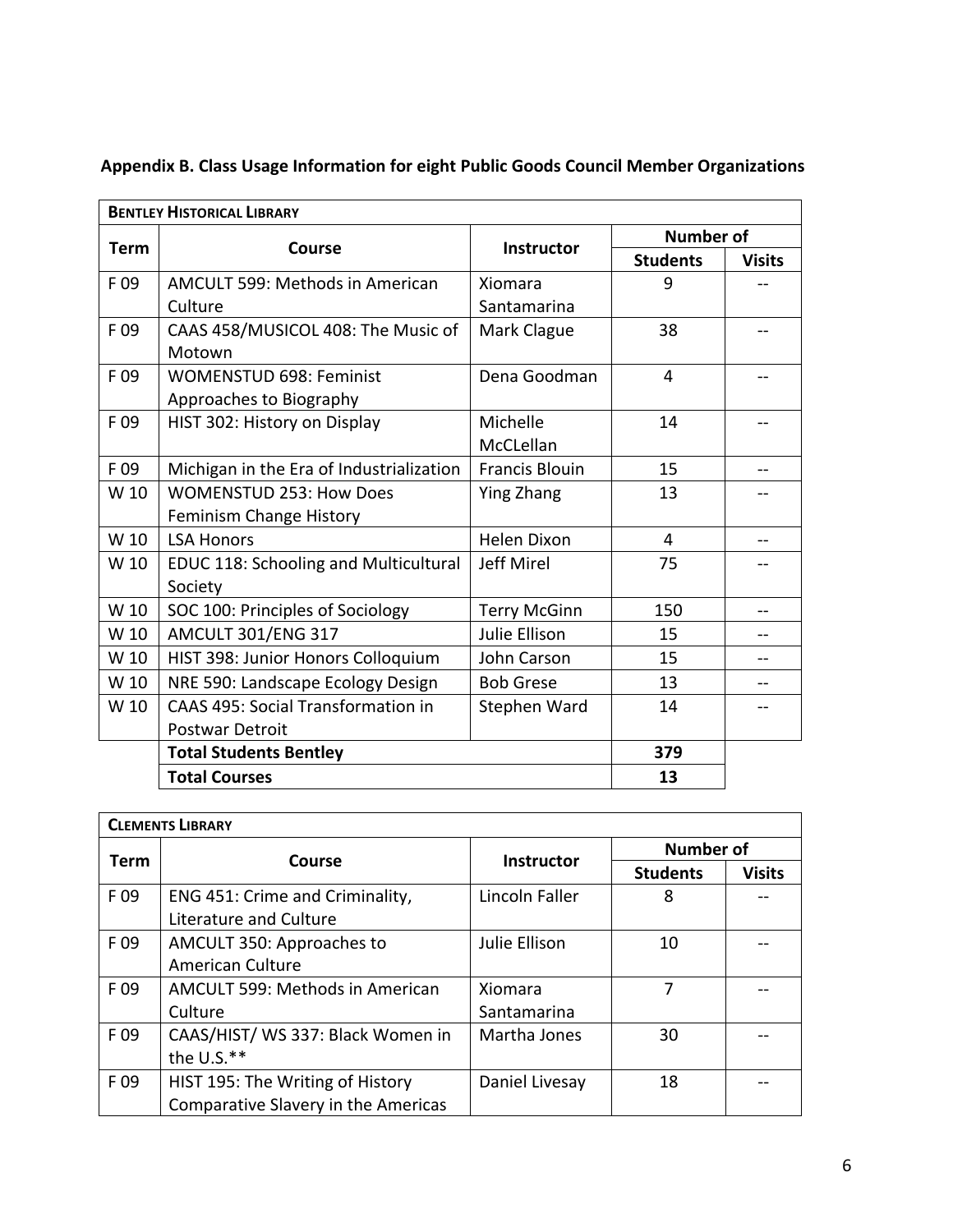| F 09 | AMCULT: 697 Approaches to              | <b>Kristen Haas</b>    | 8  |                |
|------|----------------------------------------|------------------------|----|----------------|
|      | American Culture**                     | and Mary Kelley        |    |                |
| F 09 | HIST 396: Colloquium Writing about     | Jesse Hoffnung-        | 15 |                |
|      | Freedom in the Caribbean               | Garskof                |    |                |
| F09  | HIST 347/ANTHRCULT 346: Latin          | Rebecca Scott          | 88 |                |
|      | America, the Colonial Period           |                        |    |                |
| F 09 | <b>MUSED 502</b>                       | Marie                  | 9  |                |
|      |                                        | McCartley              |    |                |
| F 09 | MUSICOL 450/550: Music in the U.S.     | Mark Clague            | 20 |                |
| F 09 | HONORS 250: Critical Thinking and      | Frank                  | 16 |                |
|      | Problem Solving                        | Whitehouse             |    |                |
| F 09 | AMCULT 350: Approaches to              | Julie Ellison          | 11 |                |
|      | American Culture**                     |                        |    |                |
| F 09 | ASIAN 235: Intro to the Study of Asian | Jonathan               | 75 | $\overline{3}$ |
|      | Cultures                               | Zwicker                |    |                |
| F 09 | ENG 470: Colonial and Revolutionary,   | Sara Mesle             | 27 |                |
|      | <b>Literature Imagining Americas</b>   |                        |    |                |
| F 09 | CAAS 495: Advanced Research in         | Meg Sweeney            | 7  |                |
|      | African-American and African           |                        |    |                |
|      | Studies**                              |                        |    |                |
| F 09 | WOMENSTD 150: Female Figure            | <b>Susan Siegfried</b> | 20 |                |
|      | Visual Arts**                          |                        |    |                |
| F 09 | CAAS 495: Advanced Research in         | <b>Tiya Miles</b>      | 10 |                |
|      | African-American and African Studies   |                        |    |                |
|      | Re-envisioning Slavery**               |                        |    |                |
| F 09 | HISTART 489: Images of the Other in    | Cecile Fromont         | 4  |                |
|      | Africa and Europe**                    |                        |    |                |
| W 10 | HISTART 677: Studies in American Art   | Rebecca Zurier         | 10 |                |
|      | and its Viewers from the Peales to the |                        |    |                |
|      | Present**                              |                        |    |                |
| W 10 | <b>AMCULT 250: American Magazines</b>  | June Howard            | 14 | --             |
| W 10 | AMCULT 103/ENG 140: FYS Race and       | Sarita See             | 18 |                |
|      | Narrative**                            |                        |    |                |
| W 10 | ENGL 313: American Lit, Colonial to    | Michelle               | 30 |                |
|      | 1900**                                 | Jarenski               |    |                |
|      | (UM-Dearborn)                          |                        |    |                |
| W 10 | AMCULT 350: Approaches to              | <b>Stephen Berrey</b>  | 3  |                |
|      | American Culture                       |                        |    |                |
| W 10 | AMCULT 399: Race, Racism, and          | Matthew                | 75 |                |
|      | Ethnicity**                            | Countryman             |    |                |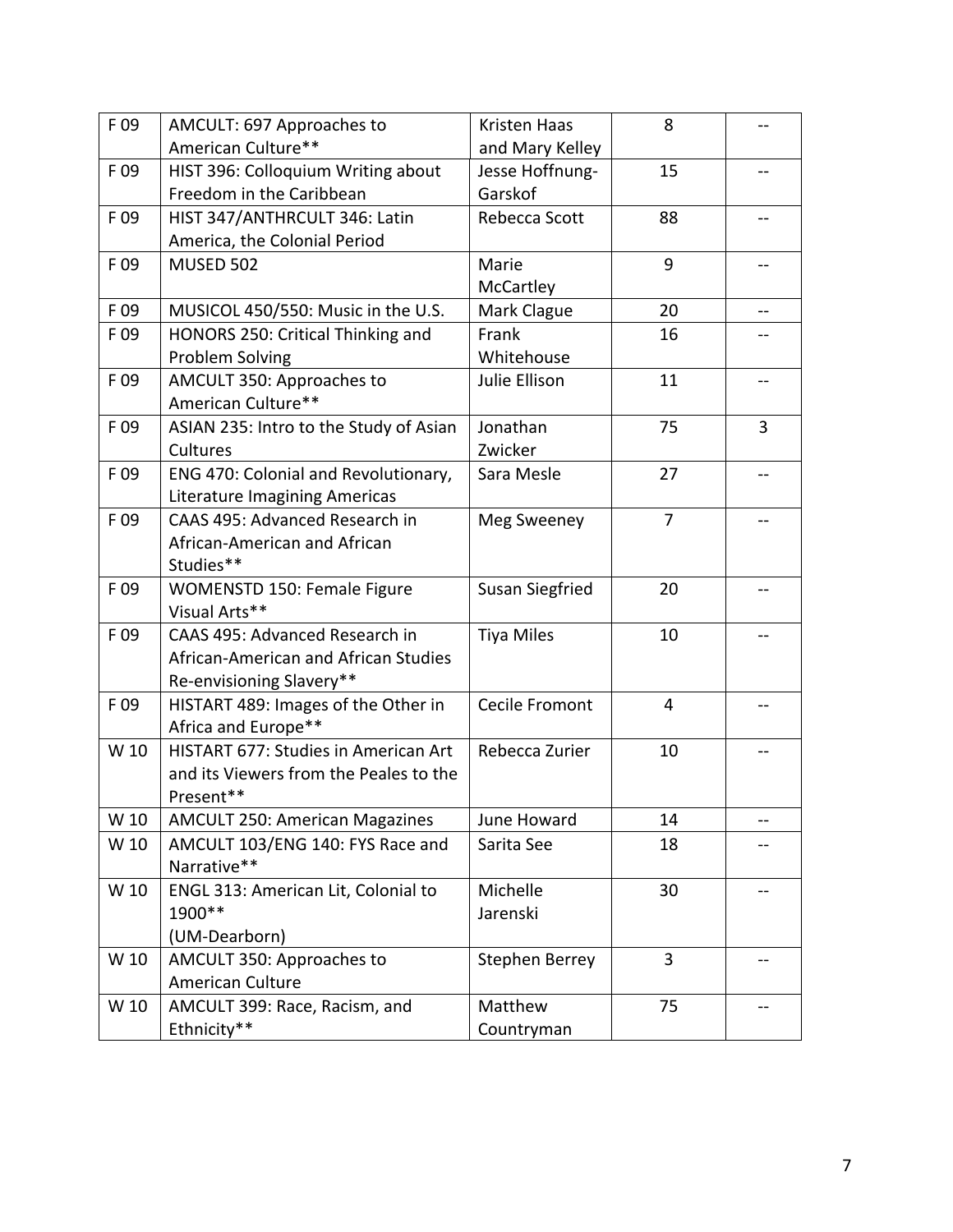| W 10 | HUM 390: Race/Sex/Gender in Visual                                                 | Michelle               | 40   |   |
|------|------------------------------------------------------------------------------------|------------------------|------|---|
|      | Culture**                                                                          | Jarenski               |      |   |
|      | (UM-Dearborn)                                                                      |                        |      |   |
| W 10 | CAAS/HONORS/RCHUMS/WOMENSTD                                                        | Naomi Andre            | 50   |   |
|      | 354 Race and Identity in Music**                                                   |                        |      |   |
| W 10 | HIST 398: Junior Honors Colloquium**                                               | John Carson            | 14   |   |
| W 10 | HISTART 489: Female Figure in Visual                                               | Susan Siegfried        | 15   |   |
|      | Arts**                                                                             |                        |      |   |
| W 10 | HIST 327: History of Sexuality **                                                  | <b>Helmut Puff and</b> | 160  | 4 |
|      |                                                                                    | Kathryn                |      |   |
|      |                                                                                    | Babayan                |      |   |
| W 10 | ENG 315: Women, Gender and Race in                                                 | Sarah Mesle            | 45   |   |
|      | the "American Renaissance"**                                                       |                        |      |   |
| W 10 | ENG 470: American Literature to 1830                                               | Scotti Parrish         | 38   |   |
| W 10 | <b>HIST 698: Atlantic Histories</b>                                                | Rebecca Scott          | 13   |   |
| W 10 | SI 647: Information Resources &                                                    | Darlene Nichols        | 37   |   |
|      | Services                                                                           |                        |      |   |
| W 10 | <b>HIST 338: Native American Women's</b>                                           | <b>Tiya Miles</b>      | 50   |   |
|      | History                                                                            |                        |      |   |
| W 10 | HIST 398: Junior Honors Colloquium                                                 | Micah Auerback         | 13   |   |
|      | Indicates class visits in conjunction with the exhibition Reframing the Color Line |                        |      |   |
|      | <b>Total Students Clements</b>                                                     |                        | 1008 |   |
|      | <b>Total Courses</b>                                                               |                        | 35   |   |

| <b>EXHIBIT MUSEUM OF NATURAL HISTORY</b> |                                        |                   |                  |                |  |
|------------------------------------------|----------------------------------------|-------------------|------------------|----------------|--|
| Term                                     | Course                                 | <b>Instructor</b> | <b>Number of</b> |                |  |
|                                          |                                        |                   | <b>Students</b>  | <b>Visits</b>  |  |
| F 09                                     | <b>HIST 219/ASIAN 210</b>              | Deirdre de la     | 21               |                |  |
|                                          |                                        | Cruz              |                  |                |  |
| F 09                                     | CSP 100 (Summer Reads/Author visit     | Margaret Noori    | 24               |                |  |
|                                          | - Lawrence Weschler)                   |                   |                  |                |  |
| F 09                                     | HONORS 250: Critical Thinking and      | Frank             | 24               |                |  |
|                                          | Problem Solving                        | Whitehouse        |                  |                |  |
| F 09                                     | HIST 302: History on Display           | Michelle          | 20               |                |  |
|                                          |                                        | McClellan         |                  |                |  |
| F 09                                     | HISTART/MUSPRACT 407                   | Elaine Gazda      | 22               |                |  |
|                                          | <b>Introduction to Museum Practice</b> |                   |                  |                |  |
| F 09                                     | School of Art & Design                 | William Burgard   | 20               |                |  |
| F 09                                     | <b>ENG 223: Creative Writing</b>       | Josie Kearns      | 22               | $\mathfrak{D}$ |  |
| F 09                                     | <b>GEOSCI 146: Plate Tectonics</b>     | Jeroen Ritsema    | 16               |                |  |
| F09                                      | HISTART 489: Images of the Other       | Cecile Fromont    | 5                |                |  |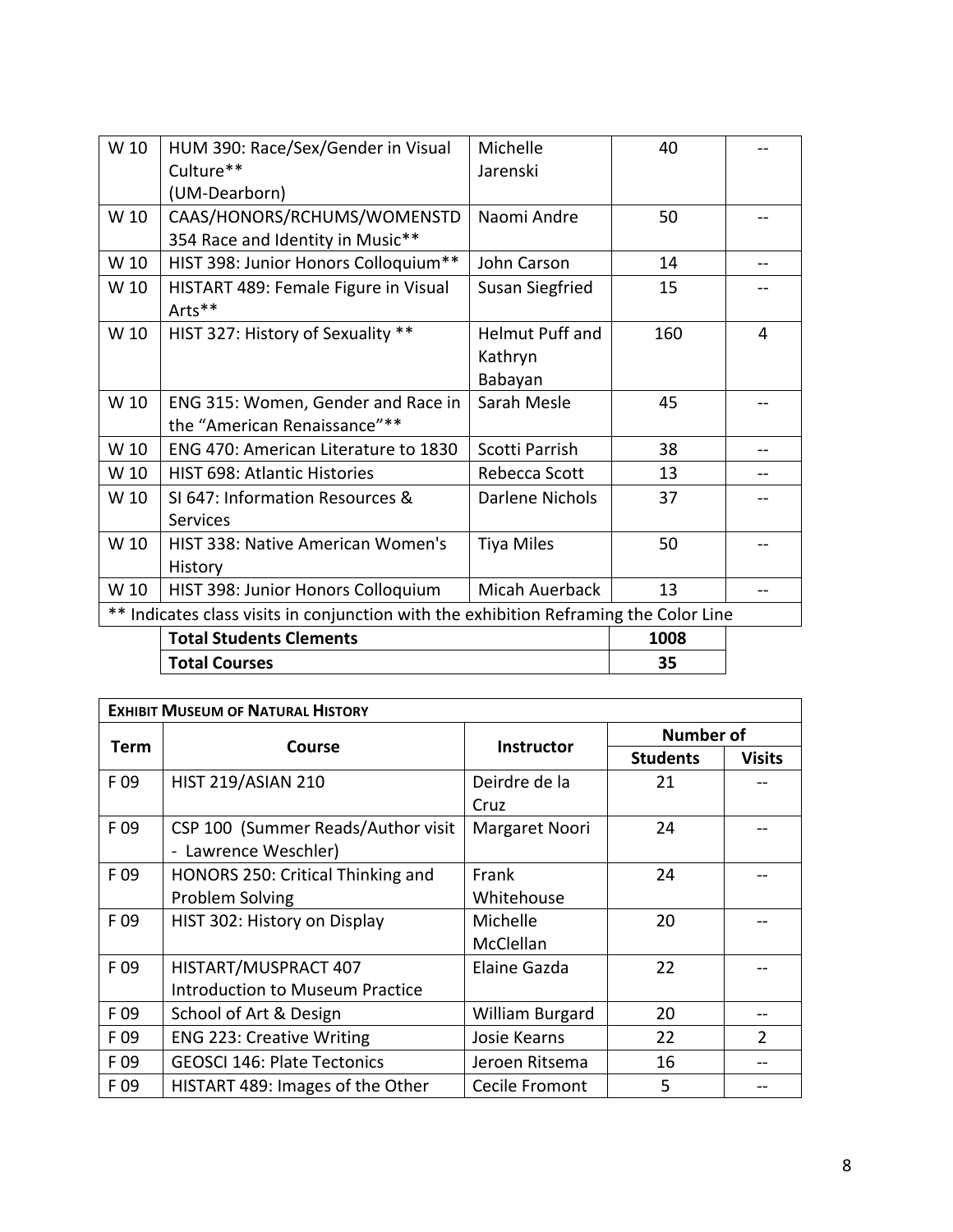| F 09 | MATH 115: Calculus                          | <b>Jill Halpern</b>  | 40   | --             |
|------|---------------------------------------------|----------------------|------|----------------|
| F 09 | <b>GEOSCI 125: Evolution and Extinction</b> | Tomasz               | 80   | $\overline{2}$ |
|      | (2 sections)                                | Baumiller            |      |                |
| F 09 | <b>LSA Recruiting Office</b>                | Stephens             | 70   | $-1$           |
| F 09 | BIO 108: Introduction to Animal             | Laura Eidietis       | 45   |                |
|      | Diversity                                   |                      |      |                |
| F 09 | RCIDIV 351 (20 students/10                  | Mendeloff and        | 20   | 14             |
|      | rehearsals, 4 performances)                 | <b>Badgley</b>       |      |                |
| F 09 | School of Art & Design                      | Reynard              | 36   | --             |
| F09  | School of Art & Design                      | William Burgard      | 40   | --             |
| F 09 | <b>UROP</b>                                 | <b>UROP</b>          | 28   | --             |
| F 09 | Museum Studies 301 (at CC Little)           | <b>Brad Taylor</b>   | 72   | --             |
| F09  | Ojibwe Language (K-12                       | Margaret Noori       | 80   |                |
|      | programming?)                               |                      |      |                |
| F 09 | Astronomy and Astrophysics (3               | Shannon              | 75   | $\overline{3}$ |
|      | sections)                                   | Schmoll              |      |                |
| F 09 | English Dept.                               | Josie Kearns         | 34   |                |
| F 09 | <b>SW 502</b>                               | Sue Ann Savas        | 25   | --             |
| F 09 | <b>UROP</b>                                 | <b>UROP</b>          | 28   | --             |
| F 09 | <b>WISE</b>                                 | Jamie Saville        | 18   |                |
| F 09 | Museum Studies 601                          | Ray Silverman        | 12   | --             |
| W 10 | School of Art                               | Janice Paul          | 20   | --             |
| W 10 | School of Art                               | William Burgard      | 28   |                |
| W 10 | Biology 288                                 | <b>Myers</b>         | 60   | --             |
| W 10 | Comparative Anatomy--U-M                    | Abu-Isa              | 22   |                |
|      | Dearborn                                    |                      |      |                |
| W 10 | BIO 107: Evolution of Life                  | Lynn Anderson        | 114  | $\overline{2}$ |
| W 10 | <b>ANTHRARC 285: Frauds and Fantastic</b>   | Lisa Young           | 50   |                |
|      | Claims in Archaeology                       |                      |      |                |
| W 10 | <b>Astronomy and Astrophysics</b>           | Shannon              | 50   | $\overline{2}$ |
|      |                                             | Schmoll              |      |                |
| W 10 | LSA-DMC                                     | <b>Burns</b>         | 43   | --             |
| W 10 | Anthropology                                | <b>Judy Hartsuff</b> | 30   |                |
| W 10 | <b>UROP</b>                                 | <b>Stubbs</b>        | 32   | --             |
| W 10 | School of Art                               | Elizabeth Hay        | 18   | --             |
| W 10 | <b>LSA C-Tools</b>                          | John Leasia          | 50   |                |
| W 10 | American Culture                            | Vicente Diaz         | 15   | --             |
| W 10 | Public Policy (visit to NA Dioramas)        | <b>Yazier Henry</b>  | 26   |                |
| W 10 | GIEU Peru 2010                              | Tatiana Calixto      | 16   |                |
| W 10 | <b>UROP</b>                                 | $-$                  | 100  | --             |
|      | <b>Total Students Exhibit Museum</b>        |                      | 1551 |                |
|      | <b>Total Courses</b>                        |                      | 69   |                |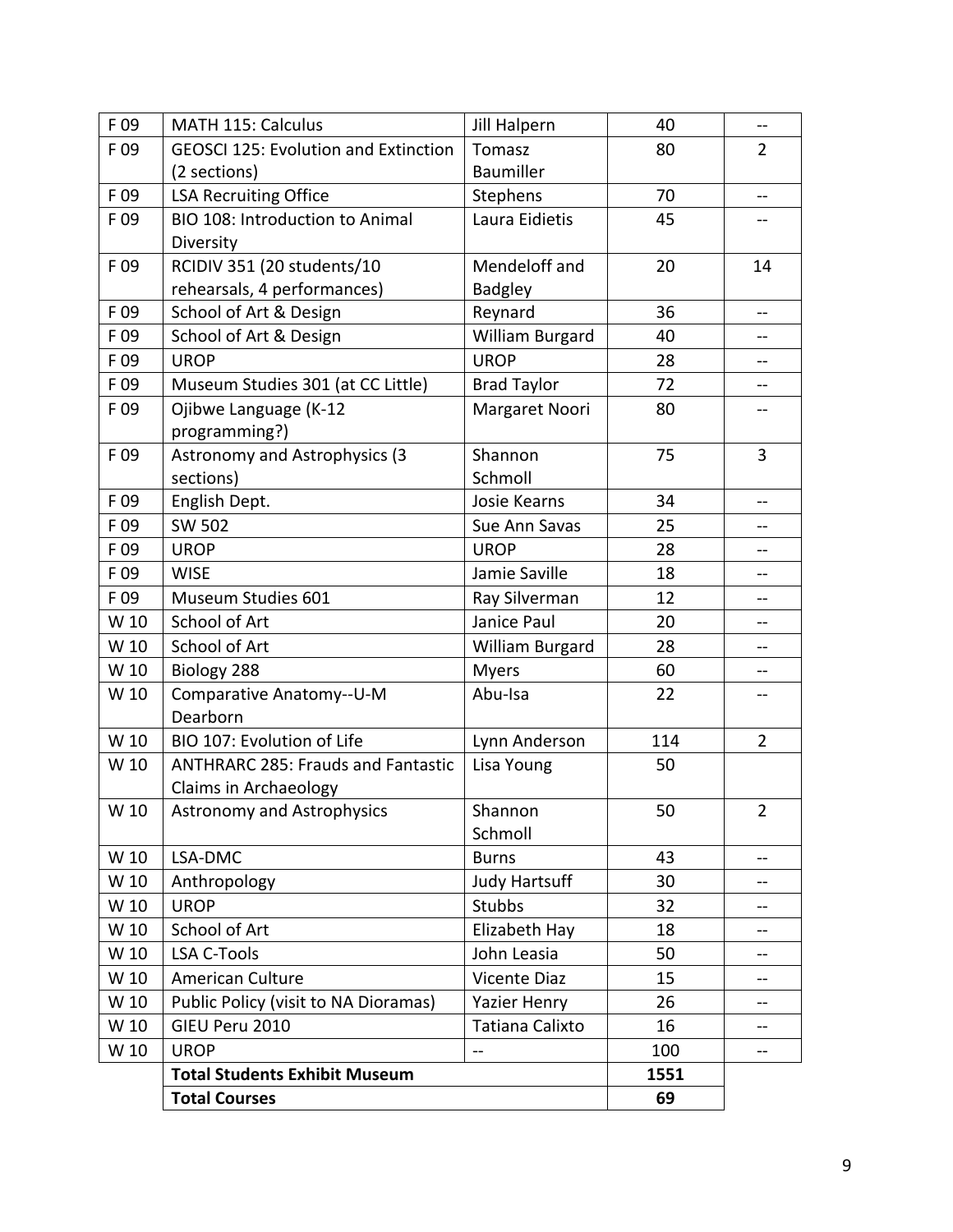| <b>KELSEY MUSEUM</b> |                                                 |                         |                  |               |
|----------------------|-------------------------------------------------|-------------------------|------------------|---------------|
|                      |                                                 |                         | <b>Number of</b> |               |
| <b>Term</b>          | <b>Course</b>                                   | <b>Instructor</b>       | <b>Students</b>  | <b>Visits</b> |
| F 09                 | CLCIV 372: Sports and Daily Life in             | Arthur Verhoogt         | 272              |               |
|                      | <b>Ancient Rome</b>                             |                         |                  |               |
| F09                  | <b>HISTART 101: Monuments from Stone</b>        | Margaret Root           | 99               |               |
|                      | Age to Middle Ages                              |                         |                  |               |
| F 09                 | ARTDES 300: Design for Exhibitions              | Hannah                  | 11               | --            |
|                      |                                                 | Smotrich                |                  |               |
| F 09                 | HIST 615: Intro to the Comparative              | <b>Christian De Pee</b> | 12               | --            |
|                      | Study of History                                | and John Carson         |                  |               |
| F 09                 | <b>CLCIV 101 The Ancient Greek World</b>        | Sara Forsdyke           | 232              | --            |
| F 09                 | CLCIV 350.002 Ancient Technology                | R. James Cook           | 25               |               |
| F 09                 | <b>UROP</b>                                     | $-$                     | 35               |               |
| F09                  | <b>UROP</b>                                     | $\equiv$                | 65               | --            |
| F 09                 | <b>UROP</b>                                     | $\overline{a}$          | 70               | --            |
| F 09                 | CLCIV 350.001 Ancient Family                    | <b>Ruth Caston</b>      | 26               |               |
| W 10                 | <b>UROP</b>                                     | $\equiv$                | 30               |               |
| W 10                 | <b>UROP</b>                                     | $\sim$                  | 30               | --            |
| W 10                 | ARTDES 100: Fundamentals of                     | William Burgard         | 24               |               |
|                      | Drawing                                         |                         |                  |               |
| W 10                 | HIST 201: Rome                                  | Ray Van Dam             | 226              | --            |
| W 10                 | CLARCH 389/CLCIV 350: Pompeii: Its              | Lisa Nevett             | 51               |               |
|                      | Life and Art                                    |                         |                  |               |
| W 10                 | <b>CLARCH 222: Intro to Roman</b>               | Laura Motta             | 79               | --            |
|                      | Archaeology                                     |                         |                  |               |
| W 10                 | ENG 125.041                                     | Josie Kearns            | 18               |               |
| W 10                 | <b>CLCIV 120: FYS in Classical Civilization</b> | Richard Janko           | 18               | $-$           |
|                      | <b>Total Students Kelsey</b>                    |                         | 1323             |               |
|                      | <b>Total Courses</b>                            |                         | 18               |               |

| <b>MATTHAEI BOTANICAL GARDENS AND NICHOLS ARBORETUM</b> |                                        |                         |                  |               |
|---------------------------------------------------------|----------------------------------------|-------------------------|------------------|---------------|
|                                                         | Course                                 | <b>Instructor</b>       | <b>Number of</b> |               |
| <b>Term</b>                                             |                                        |                         | <b>Students</b>  | <b>Visits</b> |
| F 09                                                    | Art and Environment                    | <b>Catherine Game</b>   |                  |               |
| F09                                                     | <b>ROTC</b>                            | <b>ROTC</b>             | 25               |               |
| F 09                                                    | ZOO422: Ichthyology--EMU               | <b>Ulrich Reinherdt</b> |                  |               |
| F 09                                                    | BIO 311: Ecology Lab-EMU               | Catherine Bach          |                  |               |
| F 09                                                    | BIO 311: Ecology Lab-EMU               | Kristin Judd            | 11               |               |
| F 09                                                    | SI 501: Contextual Inquiry and Project | Kelly Kowatch           | 8                | 16            |
|                                                         | Management                             |                         |                  |               |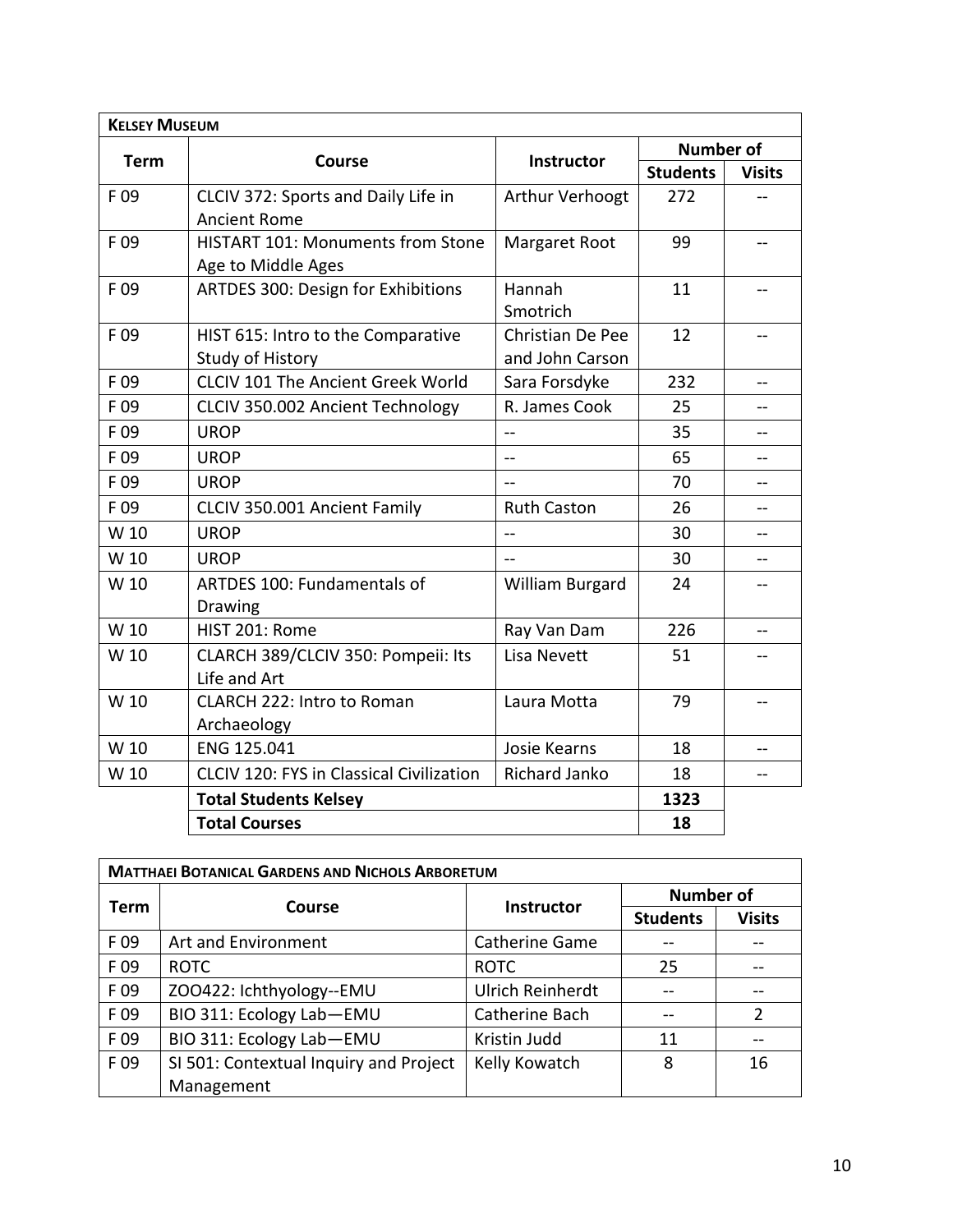| F 09 | NRE 589: Ecological Restoration          | <b>Robert Grese</b>     | 15             | $\overline{2}$ |
|------|------------------------------------------|-------------------------|----------------|----------------|
| F 09 | NRE 691: Ornamental Planting and         | MaryCarol Hunter        | 12             | $\overline{2}$ |
|      | Design                                   |                         |                |                |
| F 09 | NRE 430: Soil Ecology                    | Donald Zak              | 35             | 4              |
| F 09 | <b>ENVIRON 436/NRE 437:</b>              | Chris Dick/Ines         | 60             | 4              |
|      |                                          | Ibanez                  |                |                |
| F 09 | BIO 282: Ecology Lab                     | GSI                     | 80             | 14             |
| F 09 | <b>ENVIRON 201: Ecological Issues</b>    | Jim Diana               | 60             | 5              |
| F 09 | <b>ENVIRON 382: Environmental</b>        | Michaela Zint           | 10             | $\overline{4}$ |
|      | <b>Education for Sustainability</b>      |                         |                |                |
| W 10 | <b>ENVIRON 376: Environmental Ethics</b> | Rolf Bouma              | 60             | 6              |
| W 10 | NRE 590: Landscape Ecology Design        | <b>Robert Grese</b>     | 12             | $\overline{2}$ |
| W 10 | ARTDES 231: Concept, Form, and           | Osman Khan              | 8              | 14             |
|      | <b>Context III: Nature</b>               |                         |                |                |
| W 10 | <b>ENG 346: Performance Studies</b>      | Petra Kuppers           | 15             | $\overline{2}$ |
| W 10 | Ecology-EMU                              | Kristin Judd            | $\overline{a}$ |                |
| W 10 | <b>BIO 102: Practical Botany</b>         | <b>Jess Pierson</b>     | 129            | 14             |
| W 10 | RCHUMS 483: Shakespeare in the           | Kate Mendeloff          | 30             | 32             |
|      | Arboretum                                |                         |                |                |
| W 10 | <b>Museum Studies</b>                    | <b>Brad Taylor</b>      | 12             | $\mathbf{1}$   |
| W 10 | <b>ROTC</b>                              | <b>ROTC</b>             | --             | $-$            |
| W 10 | <b>ARTDES: Public Art</b>                | <b>William Dennisuk</b> | 3              | 16             |
| W 10 | <b>ARTDES: Public Art Display</b>        | Marie King              | $\mathbf{1}$   | 4              |
| W 10 | SNRE/ART DES: Independent Study          | <b>Catherine Game</b>   | $\mathbf{1}$   | 32             |
| W 10 | <b>ENVIRON 376: Environmental Ethics</b> | Rolf Bouma              | 60             | 6              |
|      | <b>Total Students MBGNA</b>              |                         | 647            |                |
|      | <b>Total Courses</b>                     |                         | 25             |                |
|      |                                          |                         |                |                |

|             | <b>MUSEUM OF ANTHROPOLOGY</b>        |                   |                 |                  |  |
|-------------|--------------------------------------|-------------------|-----------------|------------------|--|
| <b>Term</b> | Course                               | Instructor        |                 | <b>Number of</b> |  |
|             |                                      |                   | <b>Students</b> | <b>Visits</b>    |  |
| F 09        | ANTHRARC 282: Introduction to        | John Speth        | 71              |                  |  |
|             | Prehistoric Archaeology              |                   |                 |                  |  |
| F 09        | ANTHRARC 385: Archaeology of Early   | John Speth        | 98              |                  |  |
|             | <b>Humans</b>                        |                   |                 |                  |  |
| F09         | AMCULT 204: Museums in the Pacific   | Christine Delisle | 18              |                  |  |
| F 09        | HIST 219/ASIAN 210: The Philippines: | Deirdre de la     | 21              |                  |  |
|             | <b>Culture and History</b>           | Cruz              |                 |                  |  |
| F 09        | <b>ANTHRARC 497: Museum Research</b> | Lisa Young        | 9               |                  |  |
|             | Techniques                           |                   |                 |                  |  |
| F 09        | ANTHRARC 394/398: Senior Seminar     | Lisa Young        | 6               |                  |  |
|             | in Archaeology                       |                   |                 |                  |  |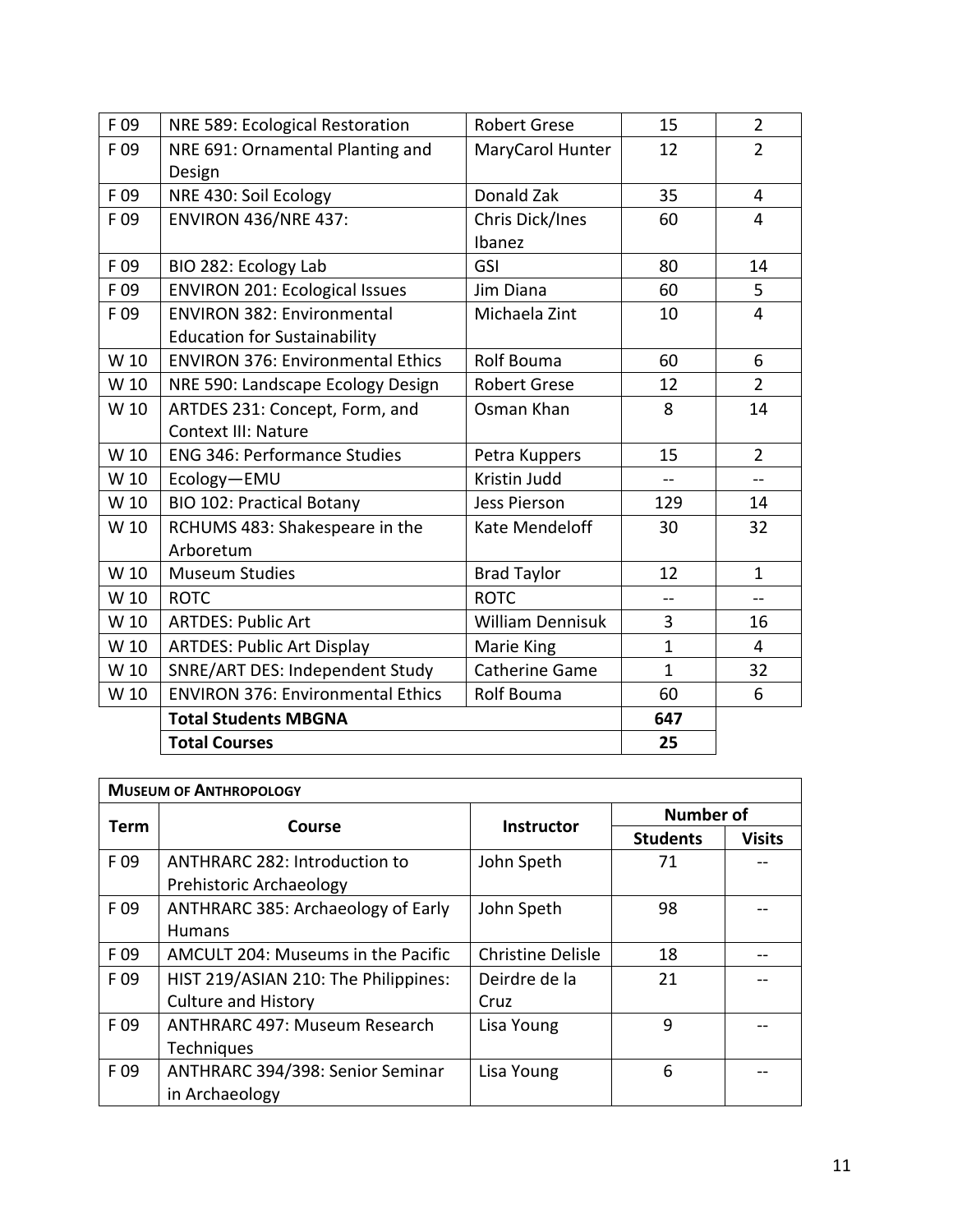| F 09 | <b>UROP</b>                                         | Emily Holt (GSI) | 7   |  |
|------|-----------------------------------------------------|------------------|-----|--|
| F 09 | <b>UROP</b>                                         | Emily Holt (GSI) | 60  |  |
| F 09 | Independent Study                                   | John Speth       | 5   |  |
| F 09 | Independent Study                                   | Lisa Young       | 4   |  |
| W 10 | ANTHRARC 284: Aztec, Maya, Inka                     | Joyce Marcus     | 143 |  |
|      |                                                     | and Kent         |     |  |
|      |                                                     | Flannery         |     |  |
| W 10 | <b>ANTHRARC 285: Frauds and Fantastic</b>           | Lisa Young       | 150 |  |
|      | Claims                                              |                  |     |  |
| W 10 | <b>ANTHRARC 483: Near Eastern</b>                   | Henry Wright     | 18  |  |
|      | Prehistory                                          |                  |     |  |
| W 10 | ANTHRARC 394: Undergraduate                         | Lisa Young       | 6   |  |
|      | Seminar in Archaeology                              |                  |     |  |
| W 10 | <b>UROP</b>                                         |                  | 100 |  |
| W 10 | <b>Museum Studies</b>                               |                  | 3   |  |
|      | <b>Total Students Museum of Anthropology</b><br>719 |                  |     |  |
|      | <b>Course Total</b>                                 |                  | 16  |  |

| <b>MUSEUM OF ART</b> |                                         |                         |                  |                |
|----------------------|-----------------------------------------|-------------------------|------------------|----------------|
|                      |                                         |                         | <b>Number of</b> |                |
| <b>Term</b>          | Course                                  | Instructor              | <b>Students</b>  | <b>Visits</b>  |
| F 09                 | <b>SAC 401</b>                          | <b>Terri Sarris</b>     | 8                | 3              |
| F 09                 | SMTD Theory 460/560: Analysis of        | Stephen Rush            | 25               |                |
|                      | <b>Modernist Music</b>                  |                         |                  |                |
| F 09                 | SNRE, NRE 586: Visualizing the          | Cynthia Silveri         | 13               |                |
|                      | Environment                             |                         |                  |                |
| F 09                 | <b>ENG 125: College Writing</b>         | <b>Allison Brooks</b>   | 20               |                |
| F 09                 | HISTART/MSP 407: Introduction to        | Elaine Gazda            | 20               | $\overline{2}$ |
|                      | <b>Museum Practice</b>                  |                         |                  |                |
| F 09                 | SWC 100: Transition to College          | Charlotte Boulay        | 30               | $\overline{2}$ |
|                      | Writing                                 |                         |                  |                |
| F 09                 | SWC 200: Rhetoric of Blogging           | Charlotte Boulay        | 22               | --             |
| F 09                 | <b>ARTDES 300: Advance Studio Topic</b> | Hanah Smotrich          | 20               |                |
| F09                  | Medical School, Interactive             | Sanjay Saint, Joel      | 40               |                |
|                      | Workshop                                | Howell                  |                  |                |
| F 09                 | Social Work, Continuing ed.             | Casey O'Gara            | 30               |                |
|                      | program for sexuality counseling        |                         |                  |                |
|                      | (session for professionals)             |                         |                  |                |
| F 09                 | <b>ENG 125: College Writing</b>         | Josh Boucher            | 22               | $\overline{2}$ |
| F 09                 | <b>ENG 223: Creative Writing</b>        | <b>Emily McLaughlin</b> | 20               |                |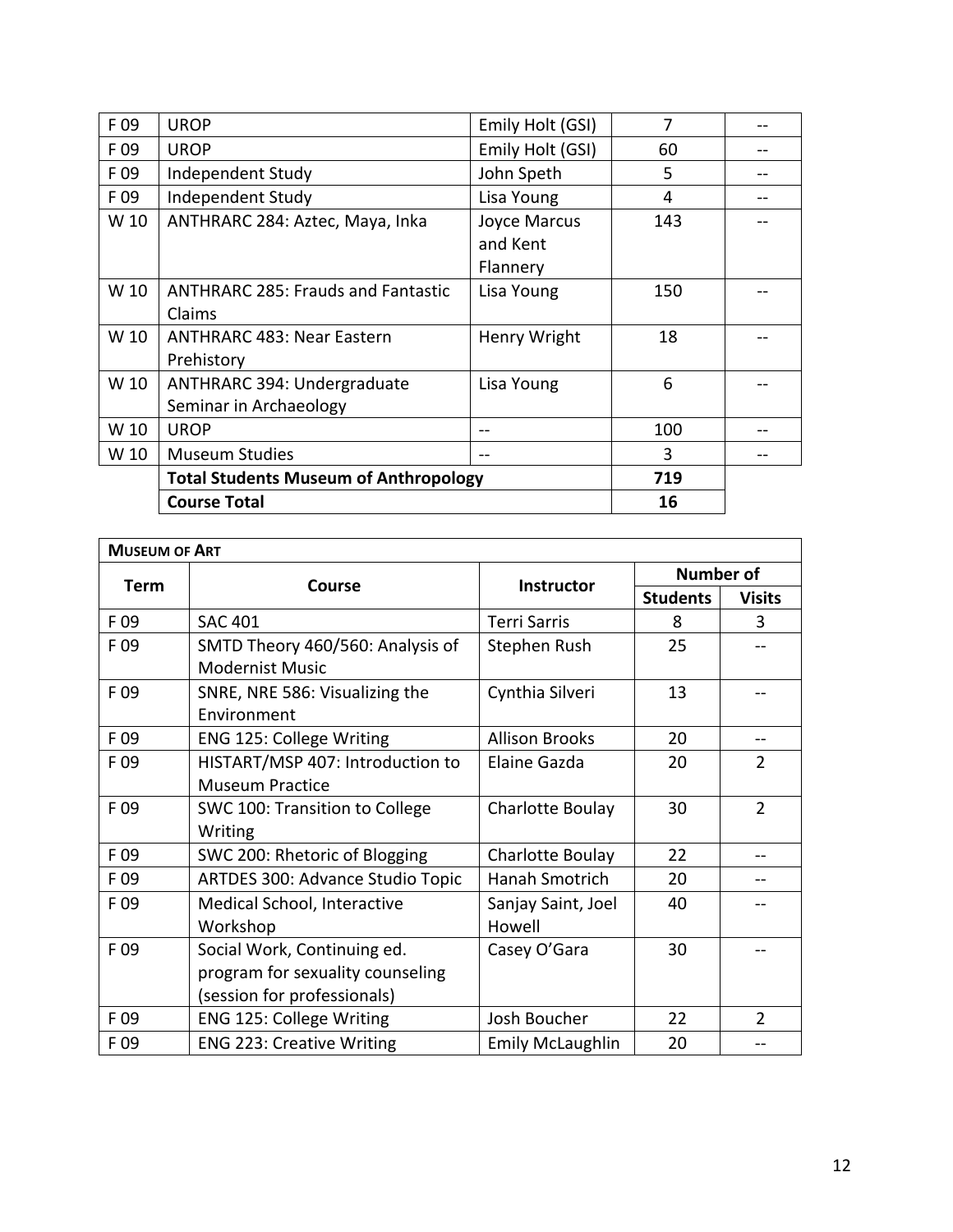| F 09            | Lloyd Hall Scholars Program, LHSP,        | Paul Barron        | 20  |     |
|-----------------|-------------------------------------------|--------------------|-----|-----|
|                 | 125 College Writing                       |                    |     |     |
| F 09            | HISTART 271: Origins of                   | Howard Lay         | 125 | --  |
|                 | Modernism: Art Culture and                |                    |     |     |
|                 | Nineteenth Century France                 |                    |     |     |
| F 09            | UM Dearborn, 20 <sup>th</sup> Century Art | Nadja Rottner      | 30  | --  |
| F 09            | <b>ARTDES 300: Color Series</b>           | Janie Paul         | 18  |     |
| F 09            | ARTDES, Art-Design Perspective:           | Not reported       | 20  |     |
|                 | <b>Creators</b>                           |                    |     |     |
| F 09            | SPAN 232: Art, Fashion, and Design        | Elena Eguinoa      | 18  | --  |
|                 | in Spain                                  |                    |     |     |
| F 09            | HIST 615: Introduction to the             | Christian de Pee   | 12  |     |
|                 | Comparative Study of History              |                    |     |     |
| F09             | HIST 396: History Colloquium,             | Jesse Hoffnung-    | 25  |     |
|                 | Writing about Freedom in the              | Garskof            |     |     |
|                 | Caribbean                                 |                    |     |     |
| F09             | ASIAN 204: East Asia: Early               | Christian de Pee   | 75  | --  |
|                 | Transformations                           |                    |     |     |
| F 09            | Honors Program: Honors Social             | Frank              | 18  | --  |
|                 | <b>Sciences Seminar</b>                   | Whitehouse         |     |     |
| F 09            | HISTART 394.004: Creating Value:          | Angela Ho          | 18  |     |
|                 | The Business of Art in Early Modern       |                    |     |     |
|                 | Europe                                    |                    |     |     |
| F09             | HISTART 489.001 Images of the             | Cecile Fromont     | 13  |     |
|                 | Other in Africa and Europe                |                    |     |     |
| F 09            | HISTART 393.001 Expressive                | <b>David Doris</b> | 12  | --  |
|                 | <b>Cultures of the Black Atlantic</b>     |                    |     |     |
| F <sub>09</sub> | <b>Washtenaw Community College--</b>      | Donald             | --  |     |
|                 | Photography                               | Werthmann          |     |     |
| F 09            | <b>HISTART 394.002</b>                    | Joan Kee           | 21  |     |
|                 |                                           |                    |     | --  |
|                 | Asia/Modernity/Asia<br><b>ENG 223</b>     |                    |     |     |
| F 09            |                                           | Joshua Boucher     | 15  | --  |
| F 09            | HISTART 394.003: The Landscape            | Kevin Carr         | 20  | 11  |
|                 | Tradition in Japanese Art                 |                    |     |     |
| F 09            | <b>RCARTS 287 Printmaking</b>             | Larry Cressman     | 20  | --  |
| F 09            | ARTDES 103 Digital Photography for        | Lisa Steichmann    | 18  |     |
|                 | Non Majors                                |                    |     |     |
| F 09            | ASIAN 235: Intro the Study of Asian       | Maki Fukuoka       | 235 | --  |
|                 | Cultures                                  | (Zwicker)          |     |     |
| F 09            | History of Photography-WCC                | Matthew            | 19  | --  |
|                 |                                           | Roderick           |     |     |
| F 09            | History of Art                            | Nadia Baadj        | 17  | $-$ |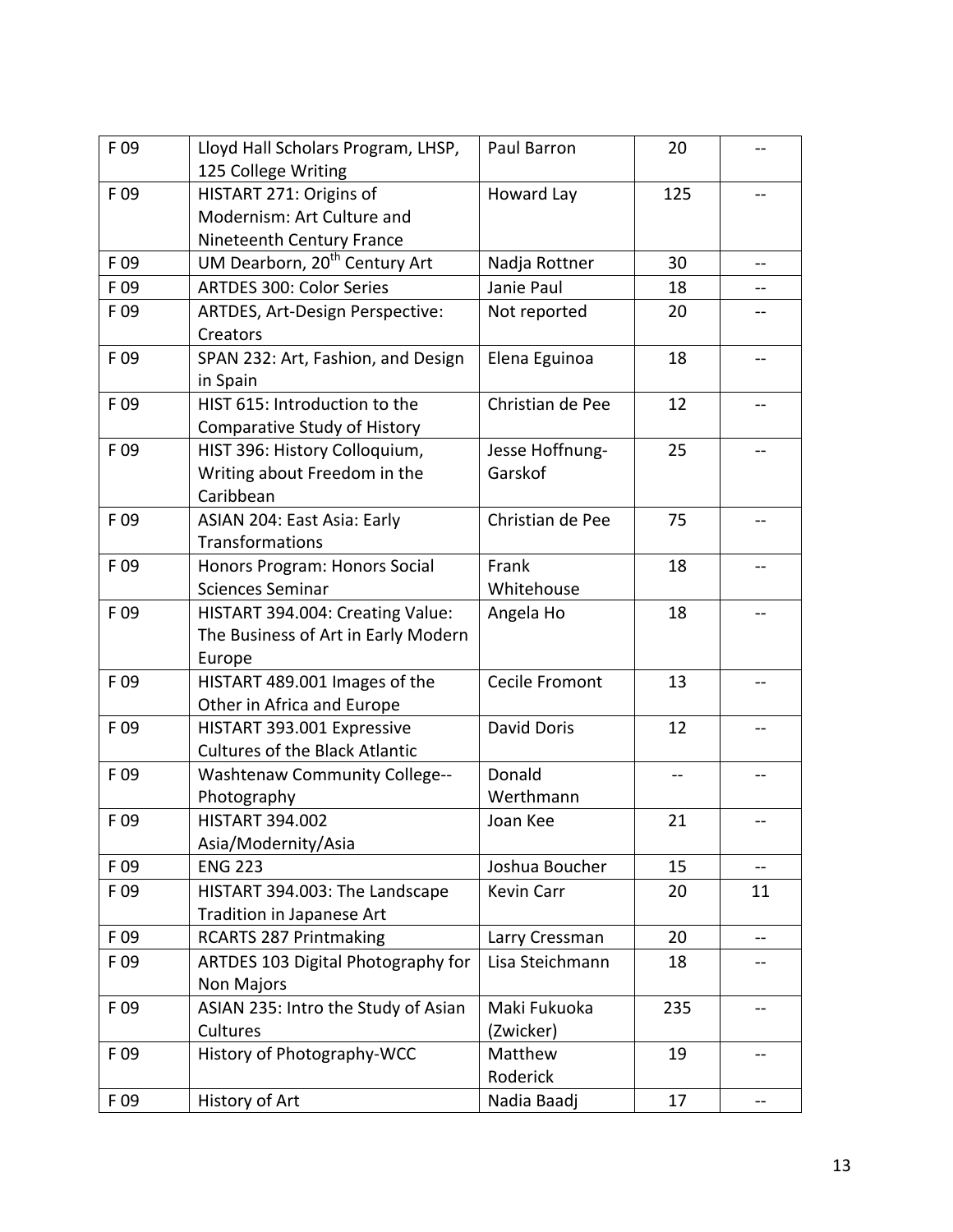| F 09 | WS 150: The Female Figure in the<br><b>Visual Arts</b>                               | Susan Siegfried                                   | 17 | 5              |
|------|--------------------------------------------------------------------------------------|---------------------------------------------------|----|----------------|
| F09  | HISTART 464/FRENCH 453 Figuring<br>the Artist in 19th-Century France (2<br>sessions) | <b>Susan Siegfried</b><br>and Michelle<br>Hanoosh | 35 | 4              |
| F 09 | <b>ENVIRON 410: American</b><br>Environmentalism and the Frontier<br>West            | Virginia Murphy                                   | 40 |                |
| F 09 | RCIDIV302: Advanced Issues in<br>Science, Technology, Medicine and<br>Society        | Virginia Murphy                                   | 12 | --             |
| F 09 | ARTDES 100: Fundamentals of<br>Drawing                                               | William Burgard                                   | 19 |                |
| F 09 | ARTDES 100: Fundamentals of<br>Drawing                                               | William Burgard                                   | 24 | --             |
| W 10 | HISTART 489: Female Figure in the<br><b>Visual Arts</b>                              | <b>Susan Siegfried</b>                            | 17 | 5              |
| W 10 | HIST 247: Modern Africa                                                              | Nancy Rose Hunt                                   | 17 | 5              |
| W 10 | HISTART 194: American Moderns?                                                       | Rebecca Zurier                                    | 22 | $\overline{2}$ |
| W 10 | Art and Design                                                                       | Sadashi Inuzuka                                   | 24 |                |
| W 10 | History of Art--UM Dearborn                                                          | <b>Shelley Perlove</b>                            | 14 | --             |
| W 10 | SPAN 232: Un Museo de la Region<br>Andina                                            | Tatiana Calixto                                   | 25 | 3              |
| W 10 | EDU: ELMAC program                                                                   | Katie Robertson<br>and Teressa<br>McMahon         | 48 |                |
| W 10 | <b>HISTART 251: Italian Renaissance</b>                                              | Angela Ho                                         | 20 | 3              |
| W 10 | <b>ENG 125: College Writing</b>                                                      | Josie Kearns                                      | 20 | $\overline{2}$ |
| W 10 | ENG 398: Junior Seminar in English<br><b>Studies</b>                                 | Patricia Yaeger                                   | 20 | --             |
| W 10 | ENG 124: College Writing                                                             | Andrew Bozio                                      | 25 | --             |
| W 10 | <b>UROP: workshop</b>                                                                |                                                   | 70 |                |
| W 10 | ITALIAN 475: Dante, Petrarca,<br>Boccaccio                                           | Karla Mallette                                    | 16 |                |
| W 10 | ITALIAN 232: Myths, Fables, Short<br>Stories, and Legends                            | Amaryllis<br>Rodriguez                            | 13 | --             |
| W 10 | SPAN 232: Art, Fashion, and Design<br>in Spain                                       | Elena Equinoa                                     | 25 | 3              |
| W 10 | HIST 548: Humanistic Studies of<br><b>Historical and Contemporary China</b>          | Christian de Pee                                  | 20 | --             |
| W 10 | MEMS: Medieval Lit/Culture                                                           | Teresa Tinkle                                     | 15 | --             |
| W 10 | <b>EDU: Pre-Service Social Studies</b><br>Teachers                                   | <b>Rohit Setty</b>                                | 18 | --             |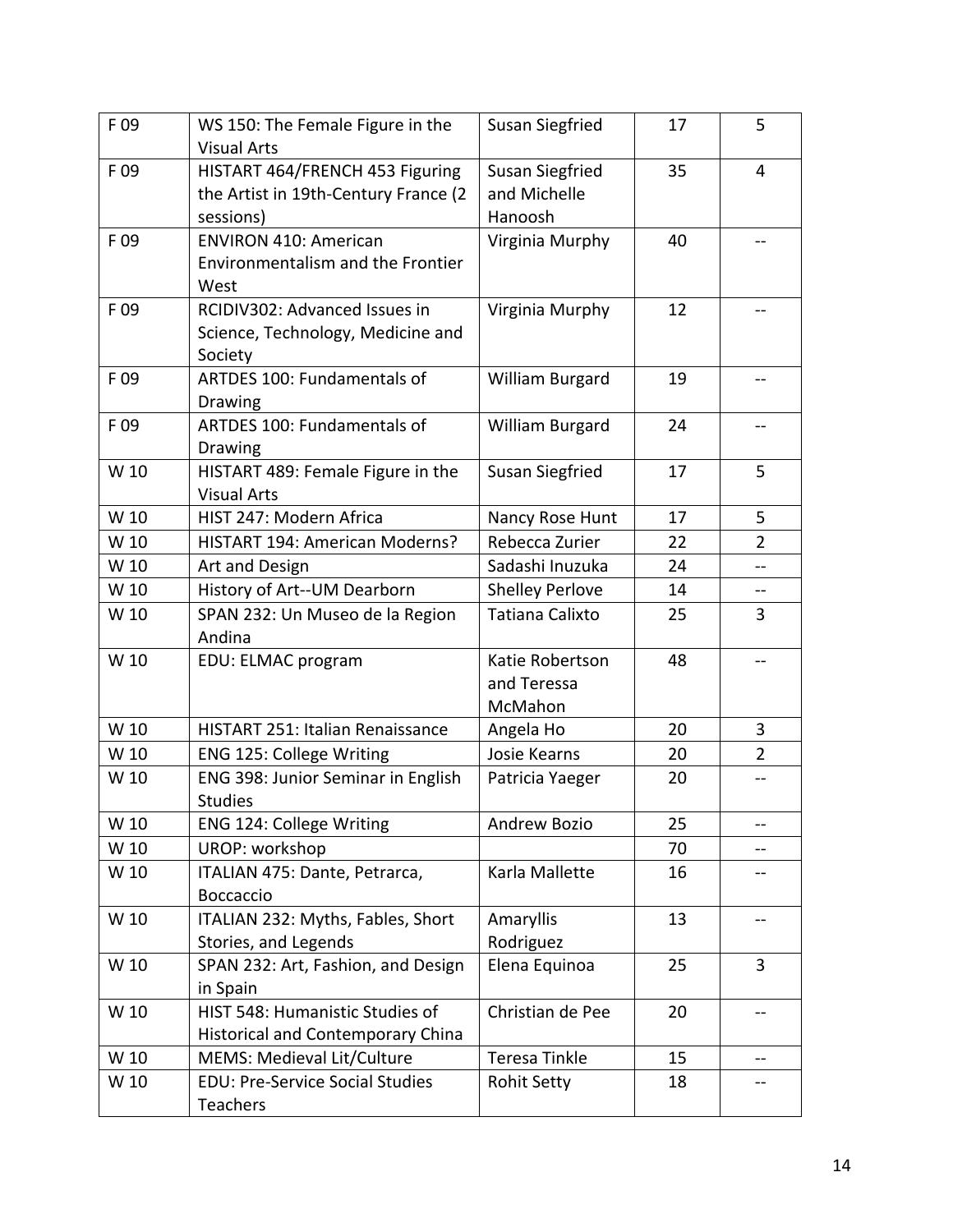| W 10 | <b>GER 385: Short Fiction: Naturalism</b> | Ramona Uritescu- | 11   |  |
|------|-------------------------------------------|------------------|------|--|
|      | to the Present                            | Lombard          |      |  |
| W 10 | ENG 125: College Writing                  | Josie Kearns     | 15   |  |
| W 10 | Medical School, Interactive               | Sanjay Saint and | 45   |  |
|      | Workshop                                  | Joel Howell      |      |  |
| W 10 | <b>EDU: Pre-Service Teachers</b>          | Katie Robertson  | 10   |  |
| W 10 | SROP workshop                             |                  | 53   |  |
|      | <b>Total Students UMMA</b>                |                  | 1217 |  |
|      | <b>Total Courses</b>                      |                  | 36   |  |

| <b>UNIVERSITY LIBRARY, SPECIAL COLLECTIONS LIBRARY</b> |                                                   |                     |                  |               |
|--------------------------------------------------------|---------------------------------------------------|---------------------|------------------|---------------|
| <b>Term</b>                                            | <b>Course</b>                                     |                     | <b>Number of</b> |               |
|                                                        |                                                   | Instructor          | <b>Students</b>  | <b>Visits</b> |
| F 09                                                   | AMCULT 599: Methods in American                   | Xiomara             | 7                |               |
|                                                        | Culture                                           | Santamarina         |                  |               |
| F 09                                                   | HIST 374: Culture and Politics of the             | Jesse Carr          | 40               | $-$           |
|                                                        | 1960s                                             |                     |                  |               |
| F09                                                    | <b>ENGLISH: Editing Audubon and</b>               | <b>Terri Tinkle</b> | $\ast$           |               |
|                                                        | Dickinson                                         |                     |                  |               |
| F09                                                    | ENGLISH: Editorial Issues with 16 <sup>th</sup>   | <b>Terri Tinkle</b> | *                |               |
|                                                        | - 17 <sup>th</sup> Century Literature             |                     |                  |               |
| F09                                                    | HISTORY 396.006: Reading Culture,                 | Mary Kelley         | $\ast$           |               |
|                                                        | Reading Books: Print Culture From                 |                     |                  |               |
|                                                        | <b>Gutenberg to Google</b>                        |                     |                  |               |
| F09                                                    | AMCULT 599: Methods in American                   | X. Santamarina      | $\overline{7}$   |               |
|                                                        | Culture                                           |                     |                  |               |
| F09                                                    | <b>HISTART: Chinese influences in</b>             | <b>Marty Powers</b> | $\ast$           |               |
|                                                        | Western Europe, $17^{\text{th}} - 18^{\text{th}}$ |                     |                  |               |
|                                                        | centuries                                         |                     |                  |               |
| F09                                                    | HISTART 194: American Moderns                     | Rebecca Zurier      | 19               | --            |
| F 09                                                   | FRENCH 343: French Enlightenment                  | Dena Goodman        | $\ast$           |               |
| F09                                                    | <b>GRTBOOKS 291: Great Books of</b>               | Karla Mallette      | $\ast$           |               |
|                                                        | Modern Literature                                 |                     |                  |               |
| W 10                                                   | AMCULT 350: Approaches to                         | Julie Ellison       | $\overline{4}$   |               |
|                                                        | <b>American Culture</b>                           |                     |                  |               |
| W 10                                                   | AMCULT 315: Latinos in the United                 | Hannah Noel         | 30               | --            |
|                                                        | <b>States</b>                                     |                     |                  |               |
| <b>Not</b>                                             | <b>AMCULT: Graduate Seminar</b>                   | Danielle Abrams     | 10               |               |
| reported                                               |                                                   |                     |                  |               |
| W 10                                                   | CAAS 495: Social Transformation in                | Stephen Ward        | 15               | --            |
|                                                        | <b>Postwar Detroit</b>                            |                     |                  |               |